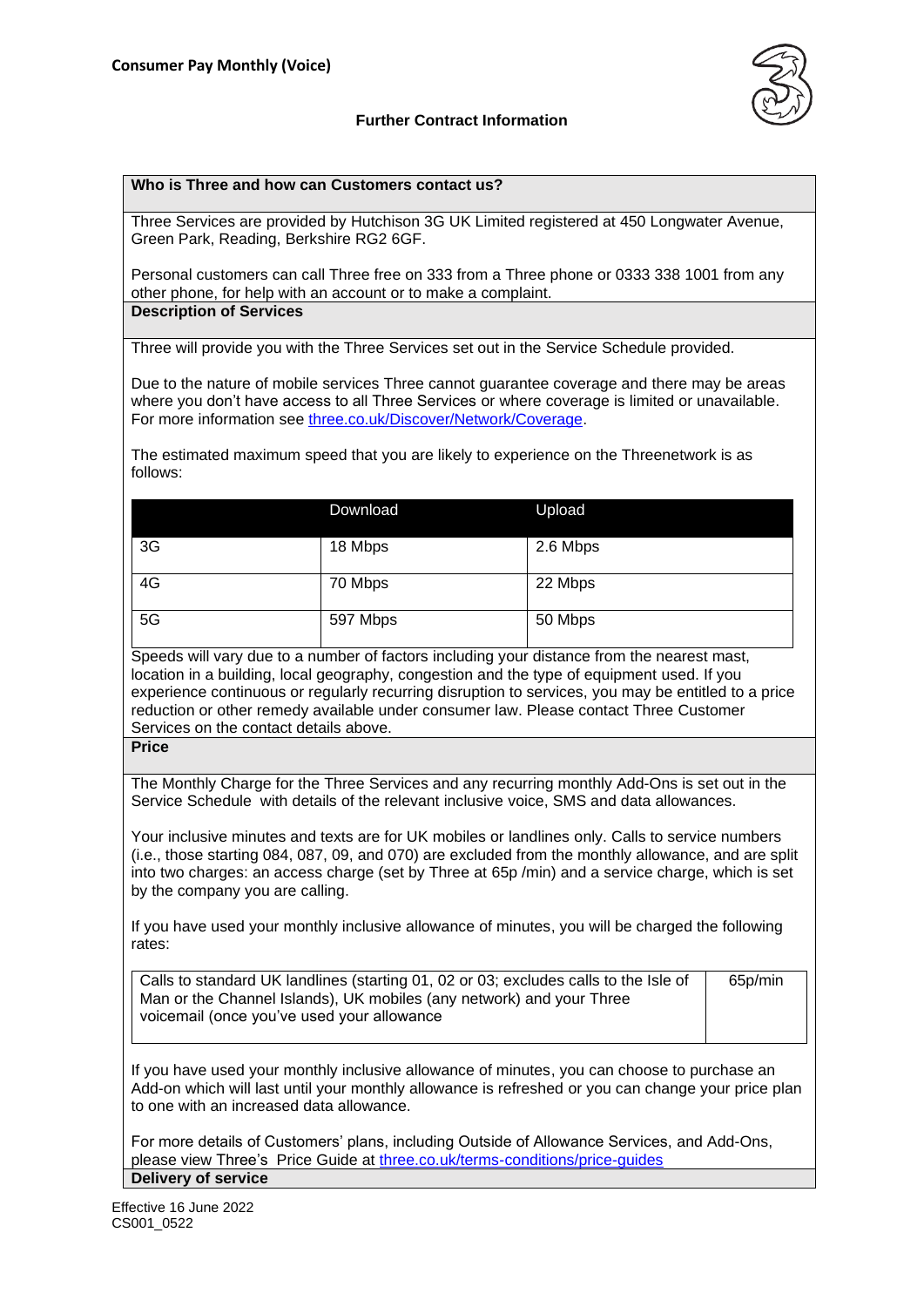#### *New Customers*

If you have bought a new device or SIM from a Three Store, your plan will start straight away.

If you have bought a new device from Three.co.uk, or over the phone, your plan will start the day the device is dispatched.

If you bought a Three SIM from another store or website, you will need to activate it. You can do this by contacting Three Customer Services. Your plan will begin once activation on the first SIM is complete.

#### *Existing Customers*

If you are upgrading, the start day of the new plan will differ depending on the type of plan you are upgrading to, and in which sales channel (i.e., online, telesales or retail) you made the upgrade. The latest start date will be from your next bill cycle, but Three will notify you of the start date in advance of the new plan starting, either at the time of purchase or in a confirmation letter, email or SMS.

If you request a delayed activation, the service will start 30 days from the date the order was placed.

## **Ending an Agreement**

Your Minimum Term is set out in the Service Schedule ).

How you can end this Agreement depends on whether you are in your Minimum Term or not, and whether Three has made any changes to the Agreement that are likely to affect you. Please see Table 1 below for a summary of how and when you can end this Agreement. The Cancellation Fee is set out in the Price Guide and will be an amount equal to the total of the Monthly Charges remaining during the Minimum Term less a variable discount, currently 3%.

|                                  | <b>Notice Period</b>      | <b>Charges Payable</b>           |
|----------------------------------|---------------------------|----------------------------------|
| <b>During the Returns Period</b> | This Agreement will end   | Charges for Three                |
| (purchases from a Three          | when Customer notifies    | Services used.                   |
| Retail store, other than         | Three, or when Three      | Charges for damage or for any    |
| <b>Home Broadband cannot</b>     | receives that Device in   | loss of value to the goods, as a |
| be returned for change of        | accordance with the       | result of non essential use, in  |
| mind)                            | Returns Policy (whichever | accordance with the Returns      |
|                                  | is later)                 | Policy.                          |
| During the Minimum Term          | Customer can end the      | All outstanding Charges payable  |
| (but outside of any Returns      | Agreement at any time on  | plus the Cancellation Fee        |
| Period)                          | 30 days' notice           |                                  |
| <b>Outside the Minimum</b>       | Customer can end the      | All outstanding Charges payable  |
| Term/if there is no              | Agreement at any time on  |                                  |
| <b>Minimum Term</b>              | 30 days' notice           |                                  |

For further details on termination see our [three.co.uk/terms-conditions/paym-and-payg](https://www.three.co.uk/terms-conditions/paym-and-payg) For cancellation during the Returns Period see Three's Returns and Exchanges Policy at [three.co.uk/terms-conditions/returns-and-exchange-policy](http://www.three.co.uk/terms-conditions/returns-and-exchange-policy)

# **Bringing a number to Three**

When joining Three, you can decide whether to bring your old number(s) with you or leave your number with your previous provider. This process is managed on Three's online portal at [three.co.uk/support/switching/switch-to-three.](https://www.three.co.uk/support/switching/switch-to-three)

Your switch will happen on the date you choose which can be up to 30 days from the date the request on the portal is completed.

# **Bill payment**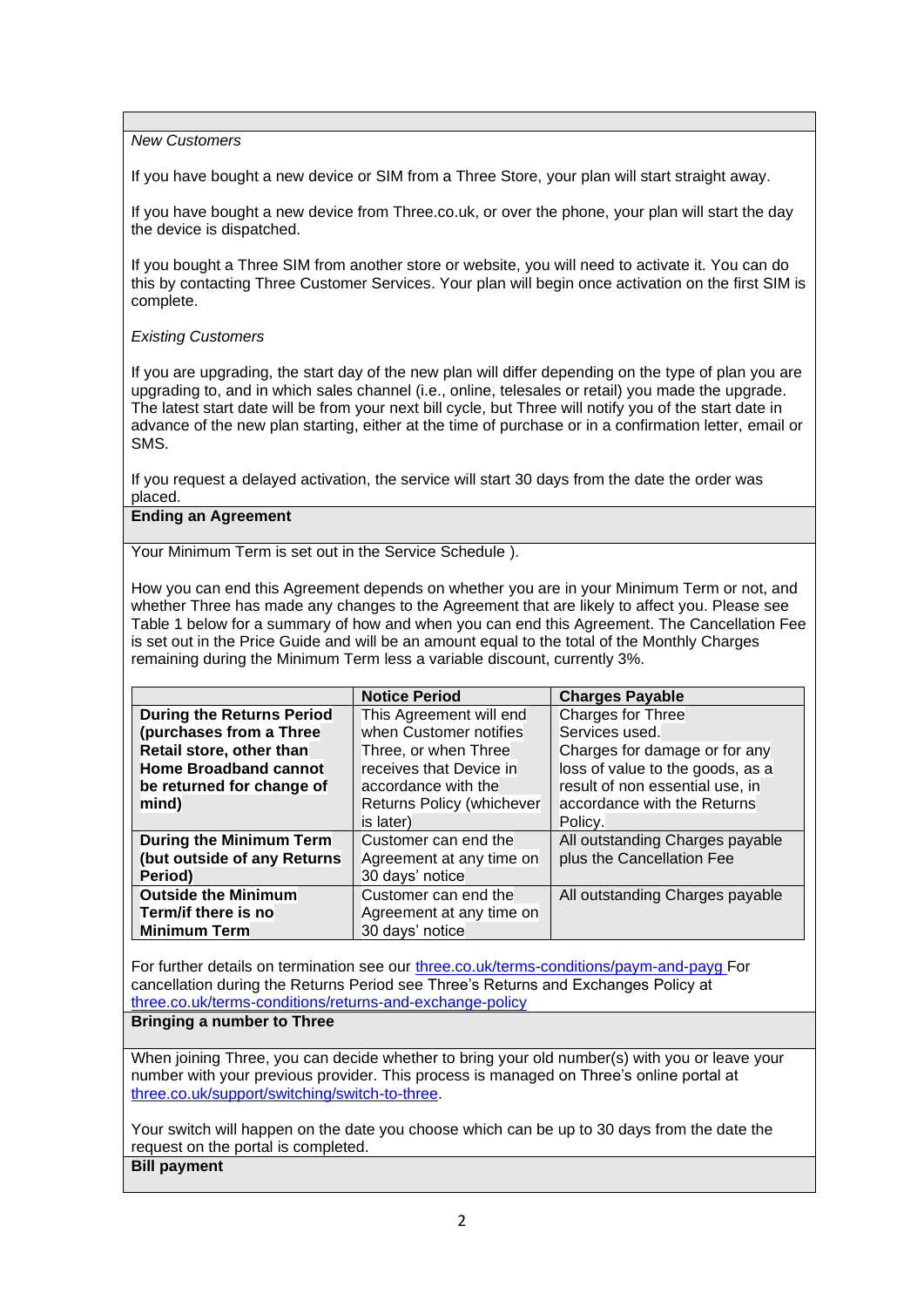### *First bill*

. We'll send you your first bill within 7 days. It'll be slightly higher than usual because it includes charges for the first few days plus the next full month's charge. This will only be the case for your first bill. Every other bill will be charged at your agreed monthly cost, plus any charges for Outside of Allowance Services.

### *Payment by Direct Debit*

Three's pricing includes a discount for paying by direct debit. You can set up a direct debit on the Three app, on My3, by post or by giving Customer Services a call and we will help you get set up. Three cannot prevent you from cancelling a direct debit, and if a direct debit is cancelled, you are still required to pay bills by the due date. For other methods of payment go to [Ways to pay -](http://support.three.co.uk/SRVS/CGI-BIN/WEBISAPI.DLL?Command=New,Kb=Mobile,Ts=Mobile,T=Article,varset_cat=billing,varset_subcat=3768,Case=obj(42318)) Ways to pay - - [Support -](http://support.three.co.uk/SRVS/CGI-BIN/WEBISAPI.DLL?Command=New,Kb=Mobile,Ts=Mobile,T=Article,varset_cat=billing,varset_subcat=3768,Case=obj(42318)) Three. You will retain the direct debit discount if you choose to pay using a major credit/debit card provided that you allow Three to store your selected payment method so that Three can charge you on the billing date each month. You can change these details at any time and on multiple occasions.

#### **Controlling Spend**

Three offers a range of controls to help you to monitor your level of consumption and spending.

A **Spend Cap** allows you to limit or block services that aren't included in your monthly plan. This includes international calls, chargeable roaming services and donating or entering competitions using short-codes. You can set a cap to anything between £0 and £100 – in £10 increments or choose to switch the cap off completely. For a full list of what is included in the Spend Cap and to find out how to set up, change and switch off a Spend Cap go to [three.co.uk/spendcaps.](http://support.three.co.uk/SRVS/CGI-BIN/WEBISAPI.DLL?Command=New,Kb=Mobile,Ts=Mobile,T=Article,varset_cat=billing,varset_subcat=3770,Case=obj(31394))

Three will always send a text just before and once you reach any limit for calls, texts or data on your plan.

**Spend Limits** are applied to your account for third party payment services including third-party digital content, subscription services and premium rate calls and messages. The limits are set under the Payment Services Regulations at £40 per single transaction and a cumulative limit of £240 per month.

Three has also set a **Worldwide data roaming limit** of £45 per month to help you control your spend whilst roaming. You can find more information, including details of how to change this limit here [three.co.uk/Support/Roaming\\_and\\_International/Managing\\_Roaming\\_Costs](https://www.three.co.uk/Support/Roaming_and_International/Managing_Roaming_Costs) .Wherever you roam, you will always receive a text confirming the roaming costs as soon as you arrive at your destination.

### **Using Three Services outside the UK**

Go Roam is included in your plan and works automatically when you arrive in a Go Roam destination as long as data roaming is switched on in your device's settings. Go Roam lets you use your plan or add-on allowances in up to 71 destinations and is made up of Go Roam in Europe and Go Roam Around the World.

To use your UK allowances for 24 hours in Go Roam in Europe, there's a £2 daily charge. When you Go Roam Around the World, it's £5 a day (excluding the Republic of Ireland and Isle of Man). Fair use policies apply. The charge is applied as soon as you use any of your plan's allowances in a Go Roam destination. See [three.co.uk/aboutgoroam](https://three.co.uk/aboutgoroam) for full details.

With Go Roam in Europe you can call and text back to the UK and use data, (up to Three's fair use limit) as well as make calls and send texts between Three's Go Roam in Europe destinations. If you are travelling to one of Three's Go Roam Around the World destinations, you can also use your allowances to call and text the UK and use your data (up to Three's fair use limit).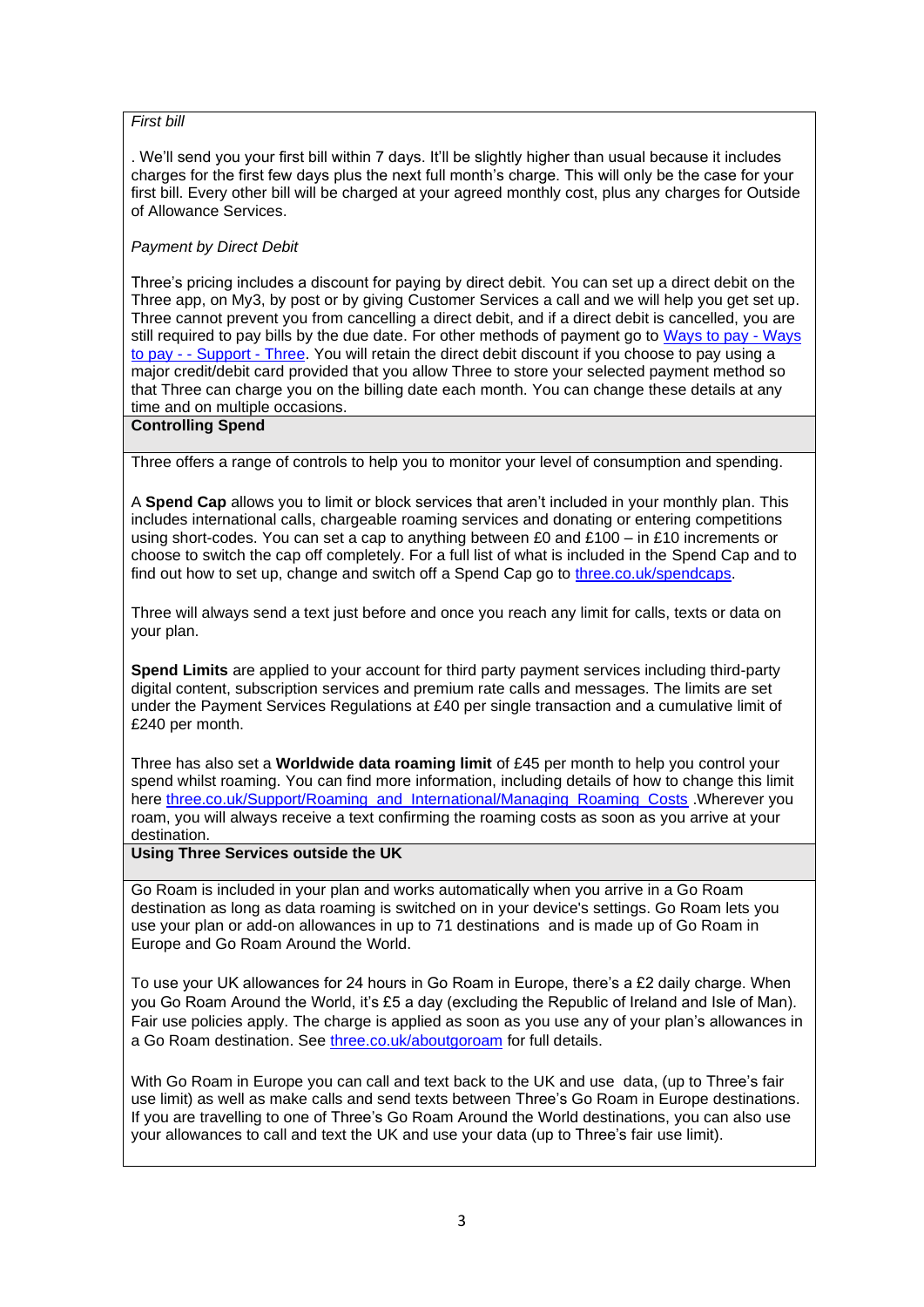Three may deploy traffic management measures when you roam, known collectively as TrafficSense™. For details see [three.co.uk/trafficsense.](Three.co.uk/trafficsense) Three reserves the right to review and amend any such measures from time to time.

## **Remedies**

Due to the nature of mobile technology, there may be situations when Three Services aren't always available, or the quality or network speeds are affected and so Three cannot guarantee continuous fault-free service due to maintenance or other factors outside Three's control. More detail can be found at [three.co.uk/terms-conditions](https://www.three.co.uk/terms-conditions/paym-and-payg)

If you experience continuous or regularly recurring disruption to Three Services (such as where access to Three Services is limited or unavailable) you may be entitled to a price reduction based upon the period of the disruption. This may take the form of a partial or full credit or a refund of your Monthly Charge. To receive a credit or refund you will need to report the disruption to Three so that we may investigate your concerns, consider the extent to which you use the Three Services in question and measure the disruption against your typical usage history. An alternative means of accessing the disrupted Three Service (for example, using Three InTouch Wi-Fi Calling or Home Signal) must also be unavailable to you.

#### **Complaints**

If you are unhappy about any aspect of the Three Services, you should contact Three on Live Chat [three.co.uk/support/how-to-complain.](http://www.three.co.uk/support/how-to-complain) Personal customers can also call Three Customer Services on 333 (free from a Three phone) or 0333 338 1001 (from any other phone), Mobile Broadband customers can call Three on 500 from a Three phone or 0333 338 1003. If you prefer to write please send your thoughts to Three Customer Complaints, Hutchison 3G UK Ltd, PO Box 333, Glasgow, G2 9AG or using the Complaints Form at [three.co.uk/support/how-to-complain](http://www.three.co.uk/support/how-to-complain) with written notice of the complaint which sets out the full facts and includes relevant documentation.

Three will investigate any complaint in accordance with its customer complaints code, after which Three will contact you with the results. A copy of Three's customer complaints code can be viewed on our website at [three.co.uk/terms-conditions/customer-complaints-code](http://www.three.co.uk/terms-conditions/customer-complaints-code) or you can request a copy by contacting Three Customer Services. Three's Customer Complaints Code complies with Ofcom's Approved Complaints Code which can be found on Ofcom's website in the Annex to General Condition C4 at [ofcom.org.uk/home.](ofcom.org.uk/home) If Three is unable to resolve your complaint, you may, depending on the nature of the complaint, be entitled to ask Ombudsman Services: Communications to consider the complaint. If this is the case, we will notify you by email or by post. The Ombudsman's website address is: [ombudsman-services.org.](https://www.ombudsman-services.org/)  **Privacy**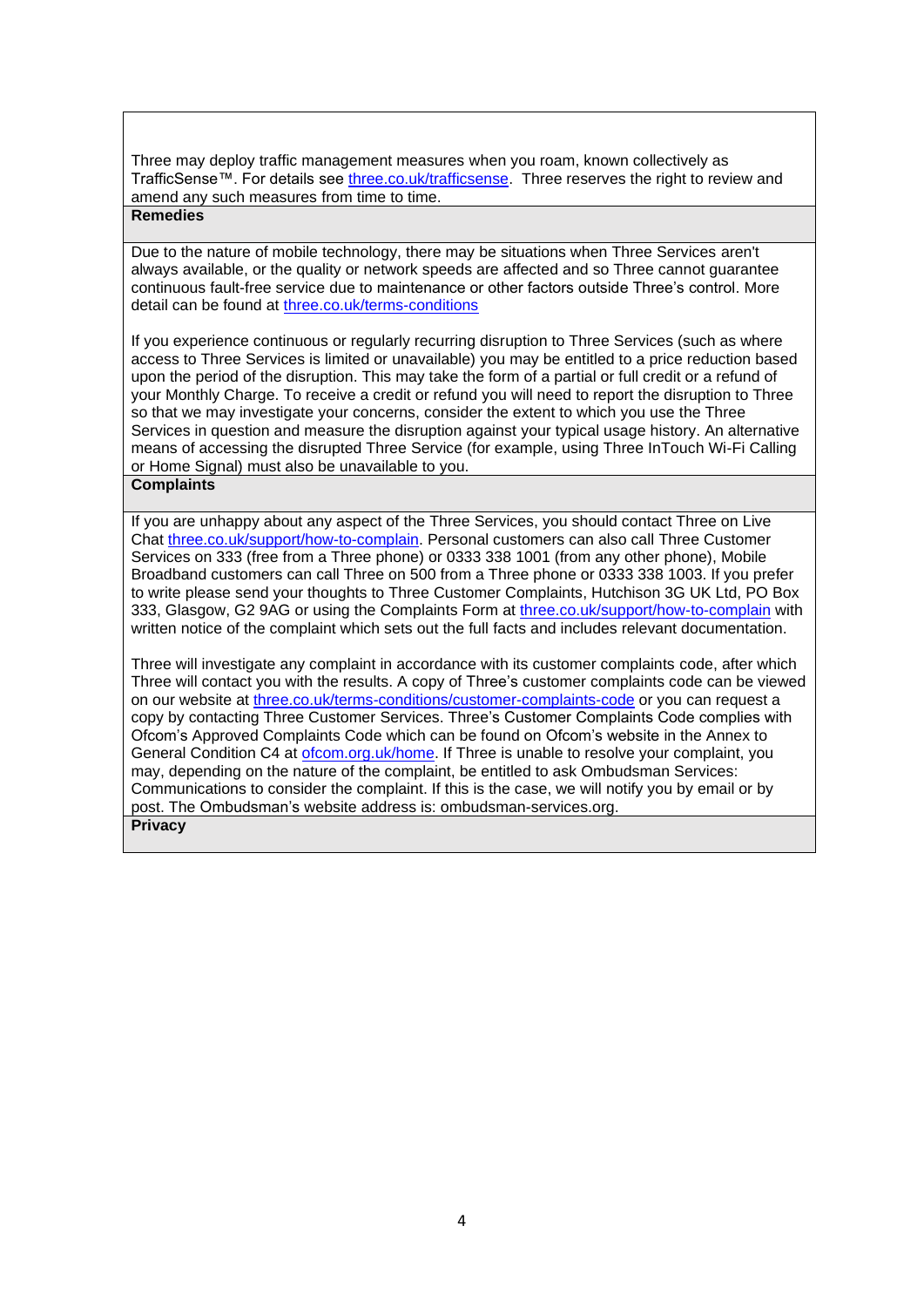In order to supply you with Three Services under this agreement, Three may process your personally identifiable information:

(a) that you give to Three or that Three may obtain about you as a result of any application or registration for, and use of, Three Services.

This may include name, current and previous address(es), date of birth, phone and fax numbers, gender, email address, employment, bank and credit or debit card information, and information obtained from credit reference and fraud prevention agencies; and

(b) acquired and processed about your use of Three Services while you are a customer of Three.

This may include Location Data, Communications Data, dynamic IP addresses, phone number, the unique code identifying your Phone and SIM, data from marketing organisations and those who provide services to us (including information from other countries) and your account information, including contact history notes.

For more information on how Three uses personally identifiable information, go to our Privacy Portal at [three.co.uk/your\\_privacy](https://eur01.safelinks.protection.outlook.com/?url=http%3A%2F%2Fwww.three.co.uk%2Fyour_privacy&data=04%7C01%7CKate.Oleary%40three.co.uk%7C0dcc5c62d25049fd6c8c08d9fd59d343%7Ca095b75b77a24e28afc227edd1d6b0ab%7C1%7C0%7C637819384511047150%7CUnknown%7CTWFpbGZsb3d8eyJWIjoiMC4wLjAwMDAiLCJQIjoiV2luMzIiLCJBTiI6Ik1haWwiLCJXVCI6Mn0%3D%7C3000&sdata=ZvwWLVNAk30KZ1ZselaNG9piNG3wcCX1dRIm8%2FlnUqg%3D&reserved=0)

# **Security**

Three will inform you in the event of unauthorised disclosure, loss or destruction of any Personal Data processed in the course of providing the Three Services which comes to Three's attention. Unless required by law or other obligation, Three agrees that it will not discuss any individual case with any third party including but not limited to the media, vendors, consumers and affected individuals without your consent.

#### **Accessibility**

Three offers a wide range of services and support to ensure that we meet the needs of all our customers. To find out more about these options, please visit [three.co.uk/Accessibility.](http://www.three.co.uk/Accessibility)

#### **Access to emergency organisations and caller location information**

If you use Three's Wi-Fi calling service to call 999 in the UK, please note that a call may be interrupted, or end, if you have a power cut or your internet connection fails. If you are having problems connecting with Wi-Fi, you may wish to use a mobile or fixed network connection.

Keeping your Three account information updated (i.e. your current home address / address where you plan to use Wi-Fi calling services) will allow us to provide support should an emergency occur. Please note, you may still be asked to confirm, or provide, your location when making an emergency call.

Calls to the Emergency Services cannot be made using Skype (or certain other voice over IP services). To contact the Emergency Services, please use a standard voice call from your device.

Calls to the Emergency Services from outside the UK, can be made by calling "112" or using the emergency services number for the area you are visiting. ("112" is recognised by most mobile operators worldwide.) Please note, neither your phone number nor location data will be transmitted to the emergency services in these circumstances.

If you are using a device, other than a phone, such as a tablet, which can make telephone calls, you may be able to use this to make free calls to emergency services in the UK by calling 999 or 112. Please note, when using a tablet, your Location Data may not be transmitted to the emergency services in these circumstances.

If you are using a device that operates on Android operating system, 2.3 and above, please note that on calling 999 or 112, while in the UK and connected via the Three Network, your Location Data may be automatically transmitted to the emergency services to help them locate you in an emergency.